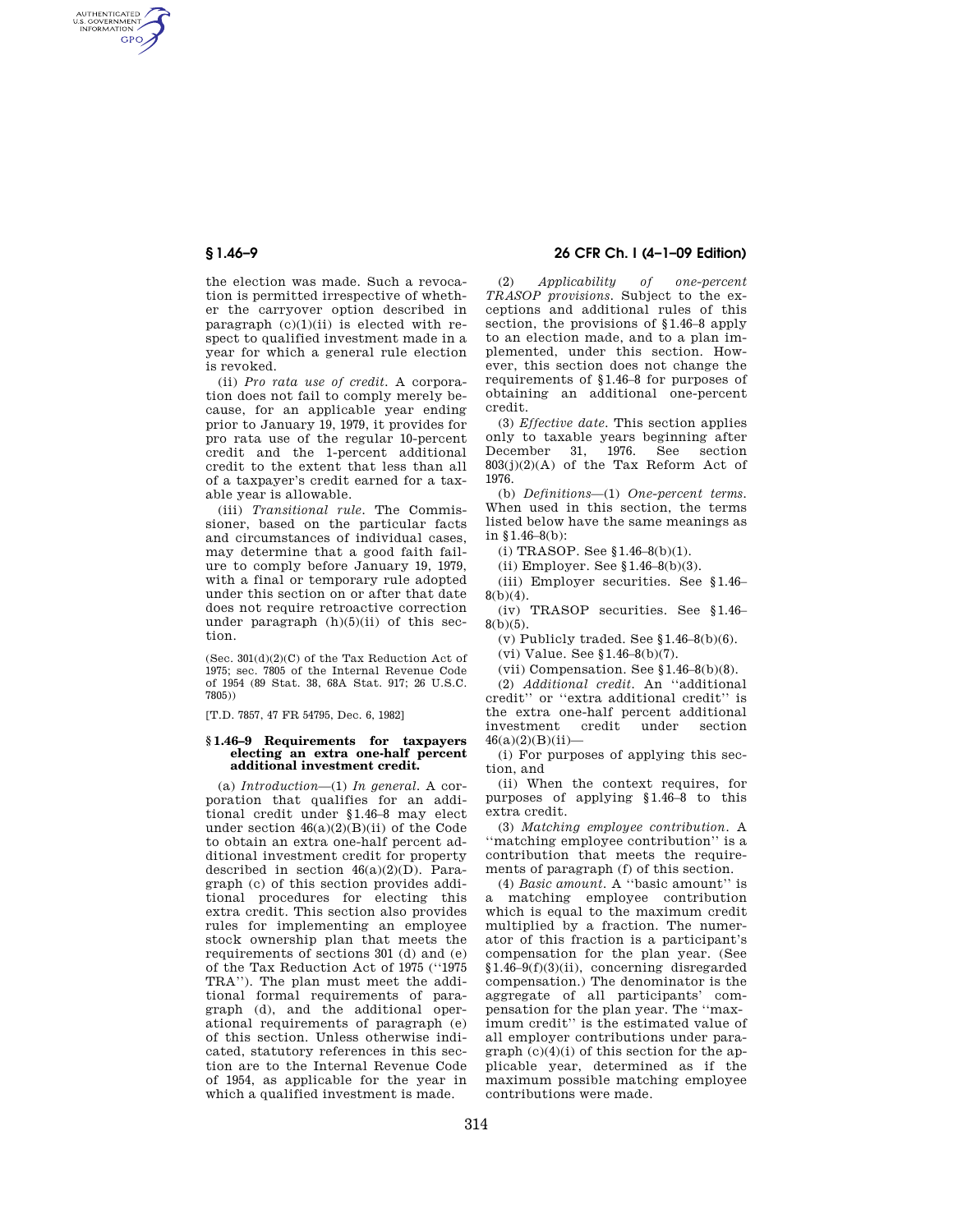## **Internal Revenue Service, Treasury § 1.46–9**

(5) *Supplemental contribution.* A ''supplemental contribution'' is a matching employee contribution made in addition to a basic amount.

(c) *Special procedures for extra additional credit*—(1) *Statement of election.* A corporation's statement of election described in §1.46–8(c)(3) must contain the name and taxpayer identification number of the corporation. Also, it must declare in the following words, or in words having substantially the same meaning, that:

(i) The corporation elects to have section  $46(a)(2)(B)$  (i) and (ii) of the Internal Revenue Code of 1954 apply; and

(ii) The corporation agrees to implement (or continue to implement, as appropriate) a TRASOP and to claim the additional credit as required by §1.46–8 and §1.46–9 of the Income Tax Regulations.

(2) *Separate election.* A separate election must be made for each year's qualified investment to obtain the extra additional credit for the qualified investment. If a corporation does not make a timely election to obtain an extra additional credit for a taxable year, it may not subsequently make the election on an amended return or otherwise.

(3) *No partial election.* To reduce administrative costs, a plan may establish a ceiling on matching employee contributions. Thus, for example, it may provide for the contribution of only a basic amount without supplemental contributions under paragraph  $(f)(2)(iv)$  of this section. Such a ceiling that in effect limits the additional credit to less than one-half percent of the qualified investment is not a partial election prohibited by  $$1.46-8(c)(5)$ .

(4) *Funding a TRASOP*—(i) *Employer contributions.* The carryover option under  $$1.46-8(c)(1)(ii)$  is available for both the one-percent and one-half percent additional credits or for the onehalf percent additional credit alone. In applying  $$1.46-8(c)(8)(iii)$ , the value of TRASOP securities, other than those acquired with matching employee contributions, for an applicable year must equal one-half percent of the corporation's qualified investment for that year or, if less, the amount of matching employee contributions received (including pledges, where permitted by

the plan) by the time the election for that year is made. However, if a corporation exercises the carryover option in  $$1.46-8(c)(1)(ii)$ , the value of these TRASOP securities for an applicable year must equal the amount of additional credit claimed for that year determined after being reduced, if necessary, to equal contributions received (including pledges, if permitted) by the time the credit is claimed for that year. The value of these TRASOP securities, but not the amount of credit claimed, is further reduced to the extent that the employer withholds TRASOP securities to take into account start-up and administrative expenses under paragraph (e)(1) of this section or an investment tax credit reduction under paragraph (e)(2) of this section.

(ii) *Employee contributions.* Paragraph  $(f)(4)$  of this section, but not §1.46–  $8(c)(8)$  (i) through (iii), applies to TRASOP securities acquired with matching employee contributions.

(5) *Claiming additional credit.* In applying  $$1.46-8(c)(9)(ii)$ , if less than all of a corporation's credit earned for a taxable year is allowed, the extra additional credit under this section for that year is allowed last.

(d) *Additional formal plan requirements*—(1) *Contributions by employees*— (i) *In general.* The plan must contain statements relating to matching employee contributions as required under paragraph (f) of this section.

(ii) *Aggregate floor.* A plan may provide for the return of all matching employee contributions for a year if the aggregate amount of such contributions is not at least equal to an amount stated in the plan. See also  $$1.46-9(f)(3)(iv).$ 

(2) *Separate accounting.* The plan must state that employer contributions and matching employee contributions respectively described in paragraph  $(c)(4)(i)$  and (ii) of this section are accounted for separately from each other as well as from other contributions, including those described in §1.46–8(c)(8).

(3) *Allocation of TRASOP securities contributed by employer.* The plan must provide for the allocation under section  $301(e)(5)$  of the 1975 TRA and this subparagraph (3) of TRASOP securities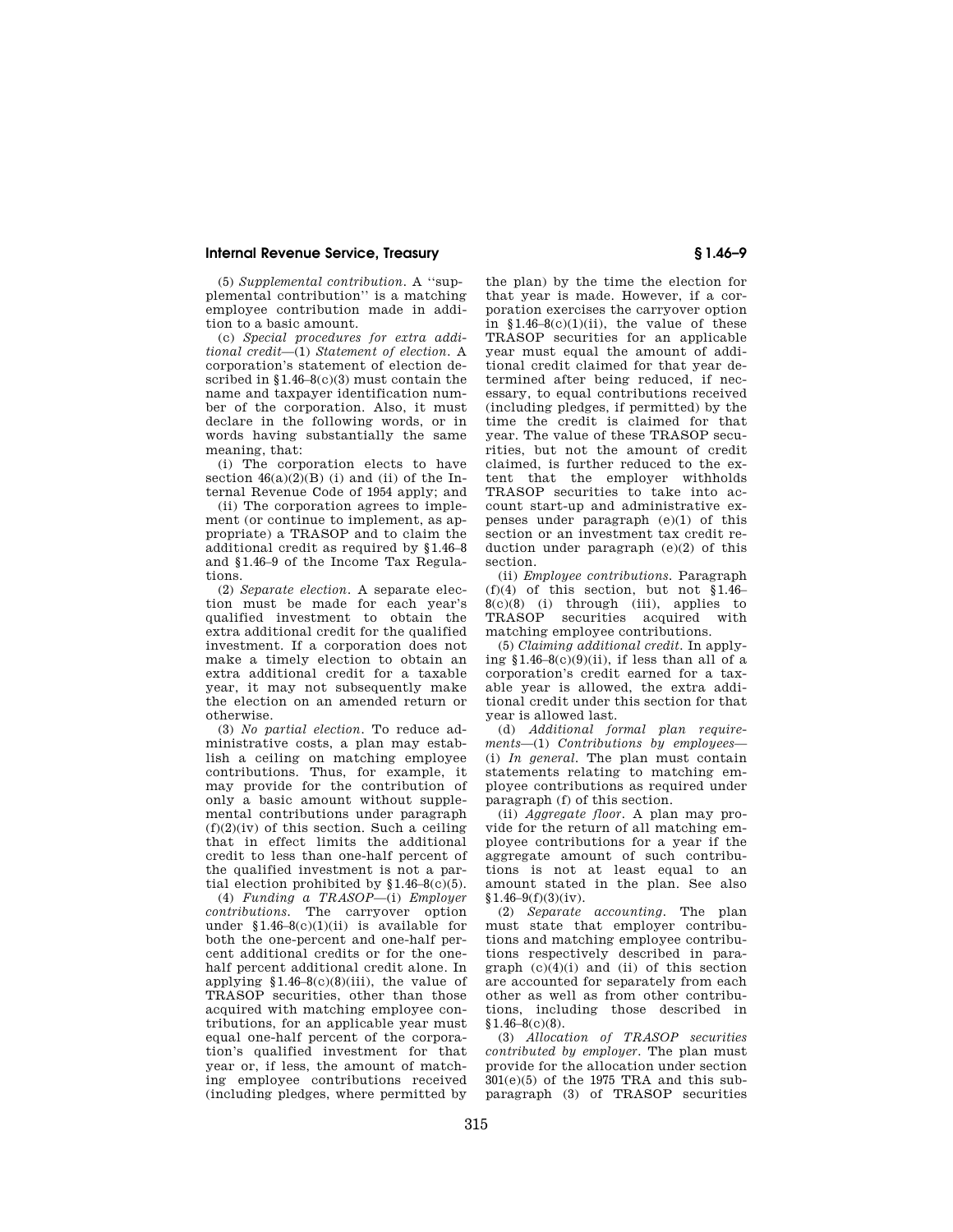contributed by the employer. These allocations reflect a ratable reduction for TRASOP securities withheld by the employer under paragraph (c)(4)(i) of this section. TRASOP securities so allocated are deemed to be allocated under section 301(d) of the 1975 TRA. In applying  $$1.46-8(d)(6)$  to this section, only subdivisions (ii),  $(iv)$ ,  $(ix)$ ,  $(x)$ ,  $(xi)$ and (xii) thereof apply to allocations under this section.

(4) *Effect of section 415.* In applying the limitations of section 415 to limitation years beginning after January 19, 1979, allocations of TRASOP securities are considered in the following order: first, allocations under §1.46–8; second, allocations under this section. See  $$1.46-8(d)(6)(v)$  concerning the allocation of amounts under any other defined contribution plan. No suspense or escrow account may be maintained to hold contributions under this section that are unallocated because of section 415. Thus, section 415 in effect limits the availability of an extra additional credit in a particular year. However, if the plan so provides, a potential extra additional credit is treated as an investment credit carryover under the carryover option described in §1.46–  $8(c)(1)(ii)$  to the extent that it is not used in a particular year because of section 415.

(5) *Nonforfeitability.* Employer contributions are also not considered to be forfeitable under §1.46–8(d)(7) merely because the plan provides for their return to the corporation in an amount equal to the excess of employer contributions under this section over matching employee contributions or in the case of discriminatory operation under paragraph  $(f)(3)$  of this section. See paragraph (f)(3)(iv).

(6) *Distributions.* Notwithstanding §1.46–8(d)(9)(i), a plan may not distribute from a participant's employer contribution account cash or employer securities attributable to unpaid pledges of the participant.

(e) *Additional operational plan requirements*—(1) *Start-up and administrative expenses*—(i) *In general.* The expense of establishing plan features relating to the extra additional credit is a start-up expense. The expense of collecting matching employee contributions is an administrative expense.

# **§ 1.46–9 26 CFR Ch. I (4–1–09 Edition)**

(ii) *Payment.* Under §1.46–8(e) (6) and (7), an employee may withhold or a plan may use, to the extent not withheld, TRASOP securities for start-up and administrative expense payments. However, withdrawals must be either limited to employer contributions under §1.46–8(c)(8) or reasonably apportioned between these employer contributions and contributions under paragraph  $(c)(4)(i)$  of this section. An example of reasonable apportionment is earmarking expenses attributable to each of the additional credits and allocating any remaining non-earmarked expenses on either a 2:1 or 1:1 ratio between the additional credits. Another example is simply apportioning expenses between the additional credits on a 2:1 or 1:1 ratio basis without earmarking. However, if one-percent and one-half percent start-up expenses are attributable to different qualified investments, withdrawals for one-half percent expenses are limited to employer contributions under paragraph  $(c)(4)(i)$  of this section.

(iii) *Ceiling.* In determining the ceiling on start-up expenses under §1.46–  $8(e)(6)(iii)$ , only employer contributions under §1.46–8(c)(8) and paragraph  $(c)(4)(i)$  of this section are considered. In determining the ceiling on administrative expenses under  $$1.46-8(e)(7)(ii)$ , dividends on all TRASOP securities, including those acquired with matching employee contributions, are considered.

(2) *Redeterminations and recaptures.* A reduction in investment credit because of a redetermination or recapture is allocated ratably under the principles of  $$1.46-8(e)(9)(ii)$  among the 10-percent credit, the one-percent credit, and the one-half percent credit for a particular year. However, as illustrated in §1.46–  $8(e)(9)(ii)$ , this subparagraph  $(3)$  does not apply to a redetermination solely of one or both of the additional credits.

(3)*Withdrawal asset segregation.* The segregated accounting provisions of §1.46–8(f) apply independently to withdrawal assets attributable to TRASOP securities under §1.46–8 and to TRASOP securities under this section.

(f) *Matching employee contributions*— (1) *Designation by employee.* The plan must state that each employee on whose behalf an allocation is made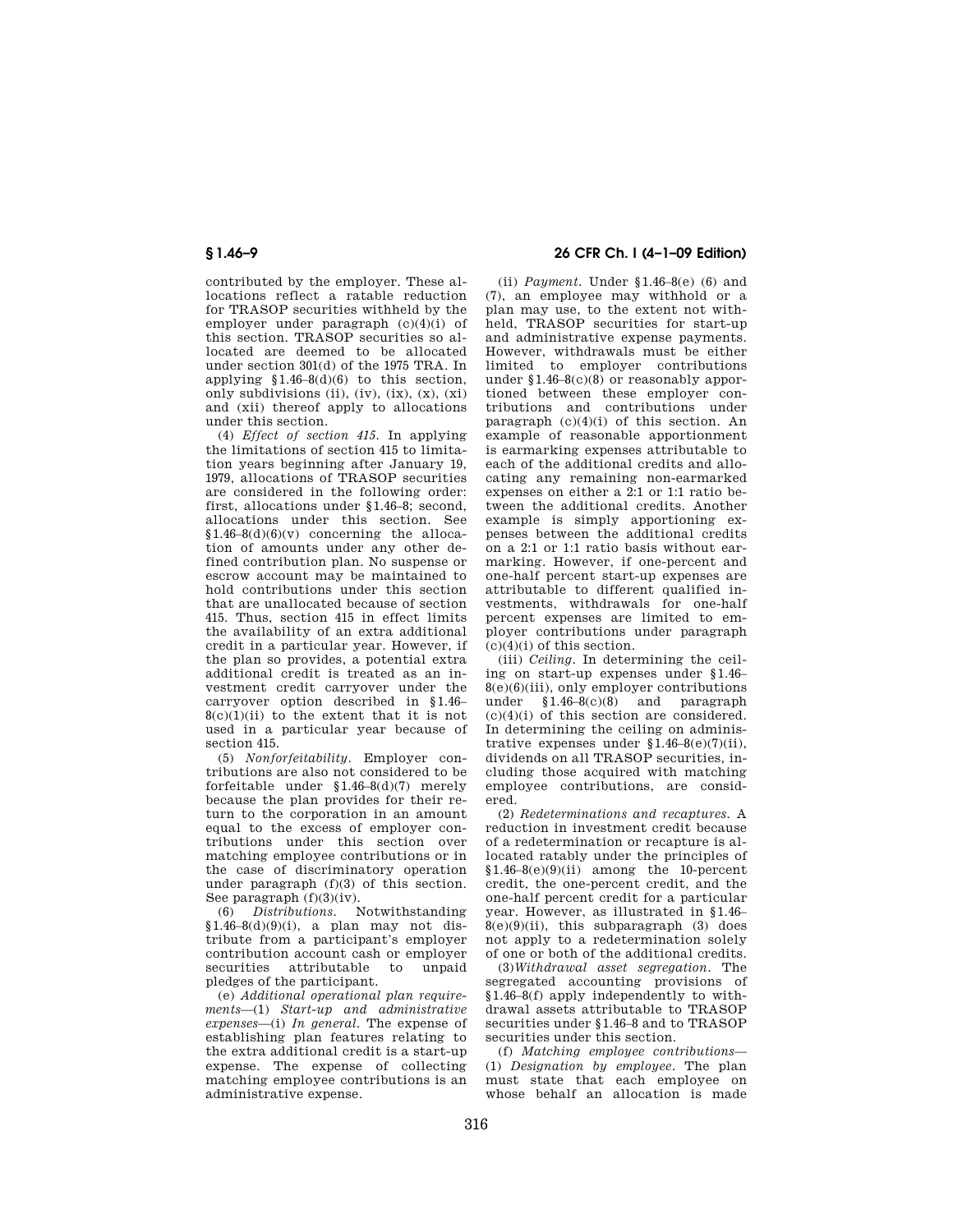## **Internal Revenue Service, Treasury § 1.46–9**

under §1.46–8(d)(6) for an applicable year is eligible to designate and contribute an amount to the TRASOP for that year as a matching employee contribution.

(2) *Form and timing of contribution*—(i) *Cash.* A participant may contribute in a manner provide under the plan a designated amount in cash directly to the plan or indirectly by the employer's withholding from amounts otherwise due the participant. The full amount, or pledge in lieu of an amount, for an applicable year must be contributed by the applicable last day described in  $$1.46-8(c)(8)(i).$ 

(ii) *Optional pledges in lieu of cash.*  The plan need not permit a pledge. However, when permitted by the plan, an irrevocable written pledge made in good faith by a participant is treated as a matching employee contribution of cash, whether or not the pledge is in fact contractually binding. The pledge must be to contribute, by no later than a time specified in the TRASOP, a designated amount in cash directly to the plan or indirectly by authorizing the employer to withhold from compensation otherwise due a participant. The specified time may not be later than 24 months after the close of the applicable year for which the amount is treated as a matching employee contribution.

(iii) *Transitional rule.* A plan may provide for the receipt of employee pledges at any time before the later of the applicable last day or January 15, 1980. If the last day for receipt of pledges for an applicable year is January 15, 1980, the one-half percent TRASOP credit for the applicable year may be elected on an amended return filed not later than that date, and employer contributions for the applicable year must be made by that date. A plan may provide that pledges which otherwise would have been payable on or before December 31, 1979 may be paid on or before January 15, 1980.

(iv) *Basic and supplemental contributions.* A plan formula may limit a matching employee contribution to a basic amount. It may also permit matching employee contributions of supplemental amounts to the extent that total basic amount contributions do not equal the amount of the additional credit claimed under this section. Employees may make supplemental contributions covering unpaid pledges only after the employer has disclosed the value of securities and income attributable to the unpaid pledge.

(3) *Prohibited discrimination*—(i) *General rule.* Matching employee contributions must be based on a formula stated in the plan that does not result in prohibited discrimination under section 401(a)(4) either in form or in operation. Thus, for example, a flat dollar amount required as a matching employee contribution to qualify for employer-provided benefits under this section may not be too high for lower paid employees to contribute under the plan. Further, lower paid employees must participate to such an extent that allocations under this section do not result in prohibited discrimination

(ii) *Compensation disregarded.* Compensation disregarded in allocations under  $$1.46-8(d)(6)(iv)$  is disregarded under this paragraph and for purposes of determining basic amounts as defined in paragraph (b)(4) of this section.

(iii) *Former employees.* A TRASOP must give all participants a reasonable opportunity to make matching employee contributions. However, neither a former employee who is a participant at the end of the plan year by reason of  $$1.46-8(d)(6)(iii)$ , nor the estate of a deceased employee, need have the same options as are available to other participants. Thus, for example, a former employee may be limited to cash contributions even though other participants are permitted to make pledges. Also, if former employees of estates of deceased employees fail to make matching employee contributions, they are not considered in determining whether or not a TRASOP is discriminatory.

(iv) *Return of contributions.* A plan may provide for the return of employee and employer contributions for a year to the extent that plan operation would otherwise result in prohibited discrimination.

(4) *Investment in employer securities*— (i) *General rule.* Matching employee contributions must be invested in TRASOP securities no later than 30 days after the time for funding a TRASOP under  $$1.46-8(c)(8)(ii)$  or, if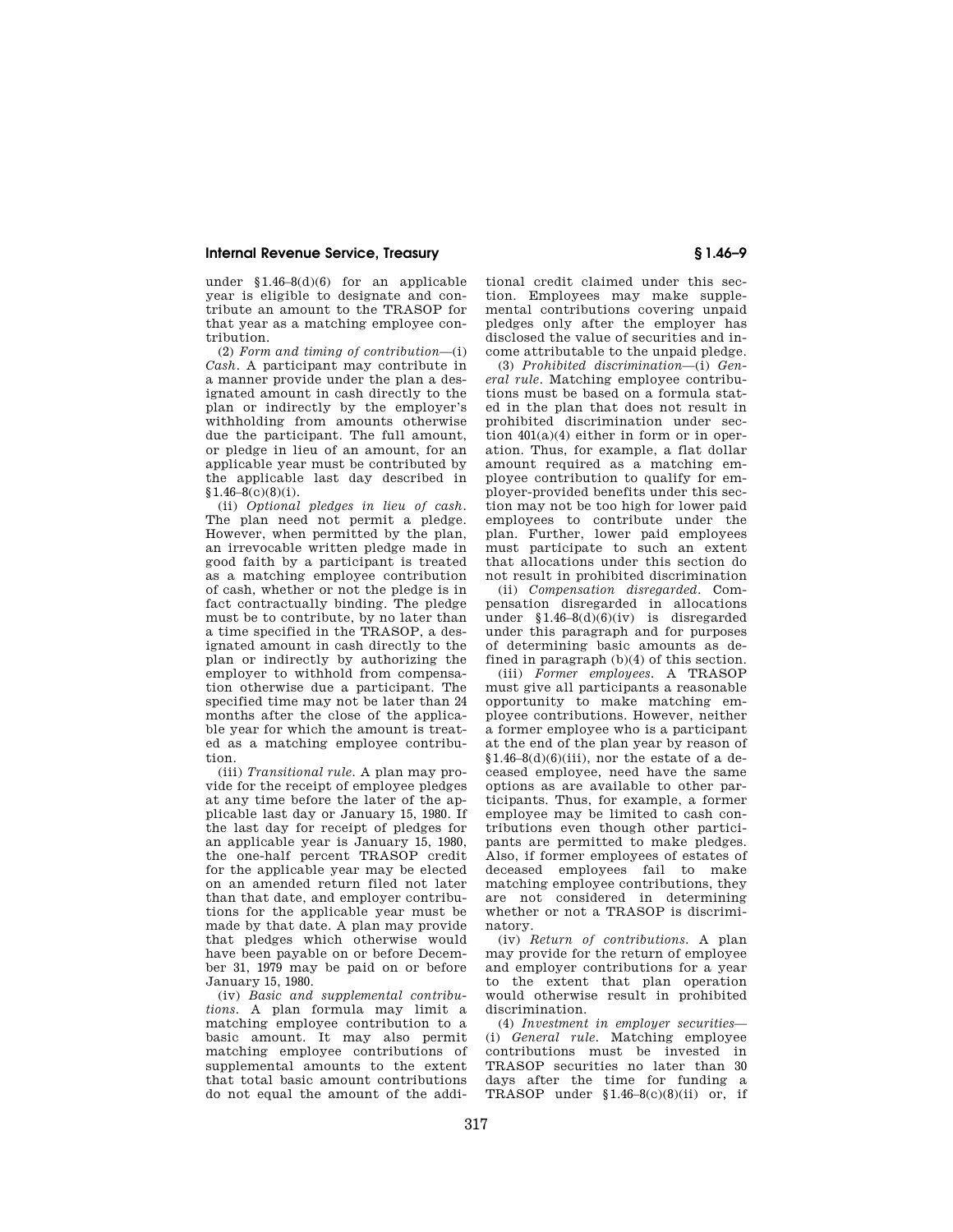later, the time specified under the special rule for pledges.

(ii) *Special rule for pledges.* Cash contributed to pay a pledge permitted by paragraph  $(f)(2)(ii)$  of this section must be invested in employer securites so that the cash is not held more than 3 months. The 3-month period includes the period, if any, that the cash is held by the employer.

(5) *Reduction of matching employee contribution*—(i) *In general.* Matching employee contributions must be reduced in three cases. First, they are reduced to the extent that there are no corresponding employer contributions described in paragraph  $(c)(4)(i)$  of this section. This occurs, for example, when the aggregate of the basic amounts of matching employee contributions exceeds the allowable credit. Second, they are reduced to the extent that corresponding employer contributions matching them under paragraph  $(c)(4)(i)$  of this section are withdrawn under section 301(f) of the 1975 TRA. Third, they are reduced by the amount of any pledge unpaid at the time specified in paragraph  $(f)(2)(ii)$  of this section.

(ii) *Apportioning reductions.* Generally, the account of each contributor under this section for an applicable year is reduced by a percentage of the account. This percentage equals the total reduction of all matching employee contributions for that year divided by the total, before the reduction, of all matching employee contributions. However, if a reduction is directly attributable to a particular contributor, only that contributor's account is reduced. A reduction is directly attributable to a particular contributor when, for example, the limits of section 415 prohibit a full allocation of employer contributions equal to the contributor's matching employee contribution for an applicable year or when a contributor fails to pay a pledge. A reduction may not yield a negative balance in a participant's account.

(iii) *Disposing of reductions.* If a participant's matching employee contribution is reduced, the amount of the reduction must either be treated as a voluntary contribution or returned to the participant by the later of two

**§ 1.46–9 26 CFR Ch. I (4–1–09 Edition)** 

dates. The first date is 30 days after the time for investing in TRASOP securities under paragraph (f)(4) of this section. The second date is the 30th day after the date on which the withdrawal of employer contributions occurs that causes the reduction. It may be treated as a voluntary contribution only if, as stated in the plan, the participant so indicates in writing when making the matching employee contribution.

(iv) *Supplemental contributions covering unpaid pledges.* Notwithstanding the timing requirements of paragraph  $(f)(2)$  of this section, supplemental contributions covering unpaid pledges must be made no later than 60 days after accounting for the corresponding reduction under paragraph  $(f)(5)(ii)$  of this section.

(v) *Effect of reduction on credit.* For the purpose of applying section 415 to an additional allocation to the account of a participant attributable to a supplemental contribution covering an unpaid pledge, the contribution is treated as an annual addition to the supplemental contributor's account in the applicable year for which the reduction occurred. An amount in excess of the contribution may be allocated in equal amounts for each year from the applicable year to the year of the reduction. The employer's credit is reduced only to the extent that a proportionate transfer of assets is not made from the account of the participant to whom the reduction is attributable to the accounts of supplemental contributors.

(vi) *Example.* The rules contained in paragraphs (f) (2) and (5) of this section are illustrated by the following example:

*Example.* Assume that A is an employee of corporation M, a calendar year taxpayer that maintains a TRASOP. A has pledged \$100 as a matching employee contribution for 1977, the first applicable year of M's TRASOP. M has transferred employer securitites valued at \$100 that have been allocated to A's account under the Plan. The TRASOP provides that pledges must be paid no later then 24 months after the end of the applicable year. Thus, A's \$100 pledge must be paid by December 31, 1979. As of December 31, 1979, the employer securities attributable to A's pledge have a value of \$90 and have produced undistributed dividend income of \$13. Thus, the value of the portion of A's account attributable to the unpaid pledge is \$103. After December 31, 1979, the value of this portion of